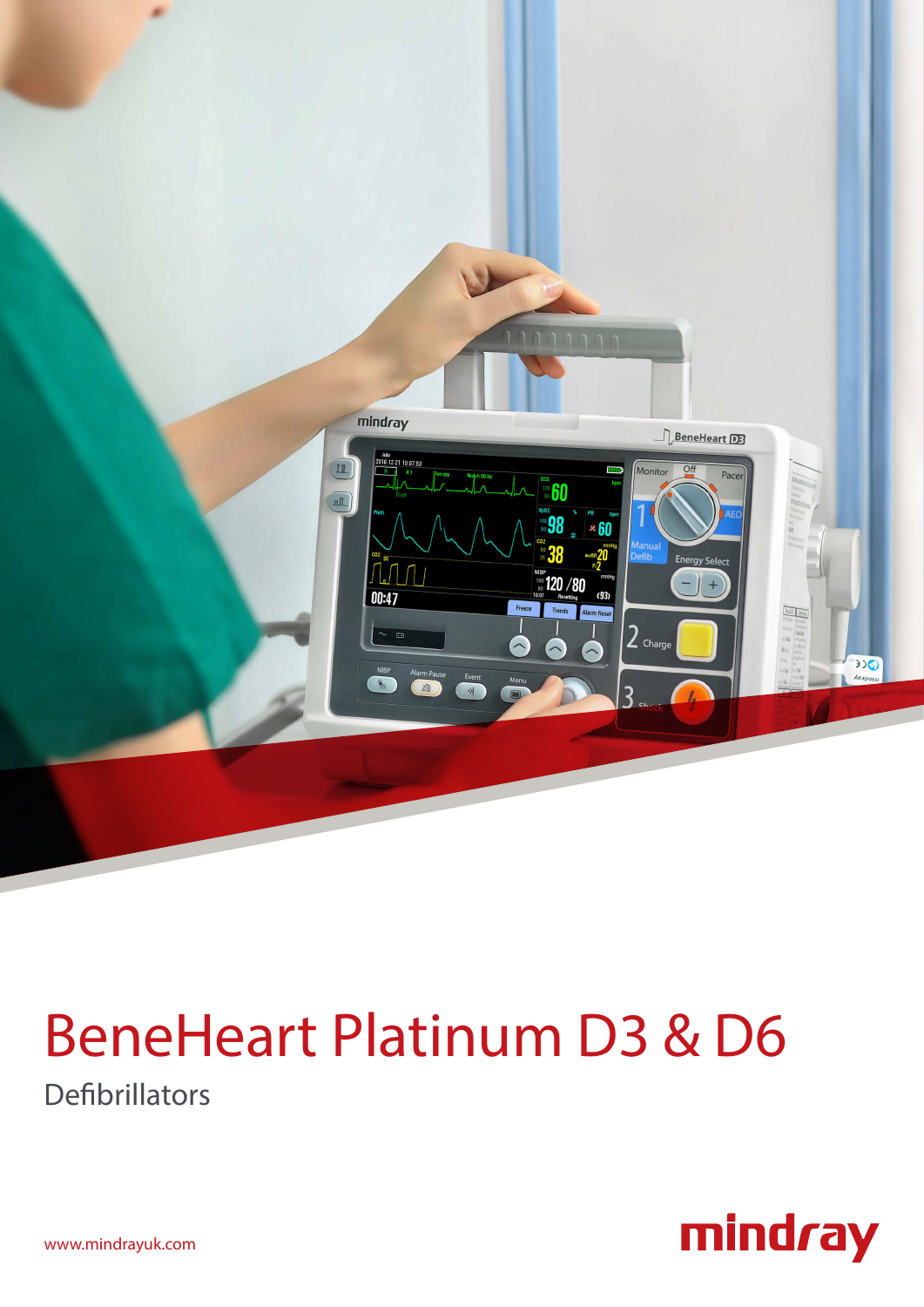The Resuscitation Council UK recommends that a shock be given as early as possible in a resuscitation attempt<sup>1</sup>. With five-seconds to shock, the Mindray D3 and D6 devices make every second count.

Perform faster and more effective CPR with Mindray's BeneHeart Platinum D3 and D6 defibrillators. Identify cardiac arrests more quickly with built-in monitoring then maximise the chance of successful resuscitation with rapid shock times and escalating energy up to 360 joules.

# **Rapid, reliable defibrillation with intelligent monitoring**

This durable and compact device offers four different modes including manual defibrillation with synchronised cardioversion, AED, pacing and monitoring. The multi-functional design not only maximises equipment investment but also provides clinicians with the necessary flexibility to effectively manage all cardiac emergencies.

### One product, multiple solutions

In manual mode, the D3 and D6 defibrillators allow you to perform both manual defibrillation and synchronised cardioversion up to 360 joules. With the synchronised cardioversion function selected, the device will allow you to synchronise delivery of the defibrillator shock with the R-wave of the ECG.

In AED mode, the D3 and D6 automatically analyses the rhythm and indicates whether a shock is required. Voice and text prompts guide the user through the rescue process while the voice recording function assists with case review.

Featuring biphasic technology with automatic impedance compensation, the BeneHeart D3 and D6 can escalate energy up to 360 joules, the maximum recommended amount, to help increase the chance of a successful resuscitation. Current UK and EU guidelines recommend escalating shock energy after a failed shock and for patients where refibrillation occurs<sup>1</sup>. .

To help ensure successful defibrillation, the D3 and D6 are integrated with an intuitive, colour-coded impedance indicator. A green light indicates an acceptable level of impedance, while amber and red illustrate the level is too high.

#### Adjusts to the patient

#### Manual defibrillation

#### AED pacing

According to UK guidelines, many cardiac arrests can be prevented when the patient is continuously monitored<sup>1</sup>. The D3 and D6 offer a range of peri and post arrest monitoring to help identify and respond to cardiac arrests early. Monitoring options can include 3/5/12-lead ECG, impedance respiration, SpO2, NIBP, IBP, temperature and capnography (etCO2)\*.

#### Monitoring

The BeneHeart D3 and D6 offers demand mode and fixed mode pacing with adjustable rates and output. The 4:1 key enables clinicians to quickly select 1/4 of the pacer rate for observation of the underlying rhythm.

#### Non-invasive pacing

#### Power-on in 2 seconds

Our unique low-power dissipation sleep technology helps accelerate the boot-up time supporting a timely and successful rescue.

### Charge to shock in 3 seconds

Our improved battery performance and energy control system delivers charge to 200 joules and shock in only three seconds.

### Simple to use

# Supporting a successful rescue

#### Rapid shock times

### Energy escalation

When shifting from adult to paediatric mode, the default energy, monitoring range and alarm limits of parameters will automatically adjust, ensuring the treatment given is suitable for the patient.

#### Intuitive operation

#### Impedance indicators

Designed for speed, the defibrillators are simple to operate and feature a large mode dial, intuitive soft keys and a navigation knob allowing clinicians to access functions fast. Parameters and menus are clearly displayed on the 7inch (D3) or 8.4inch (D6) colour display.

\*The BeneHeart D3 can support 3/5-lead ECG, impedance respiration, SpO2, NIBP and Microstream etCO2 monitoring. The D6 offers additional parameters including 12-lead ECG, two IBP, two invasive temperatures and Sidestream etCO2. SpO2 options include Mindray, Masimo SET and Nellcor.

To increase defibrillation success, the BeneHeart D3 and D6 defibrillators enable you to deliver a fast shock at higher energy levels.

Speed up response times even further with easy-touse controls and intuitive features.

1 2021 Resuscitation Council UK Guidelines